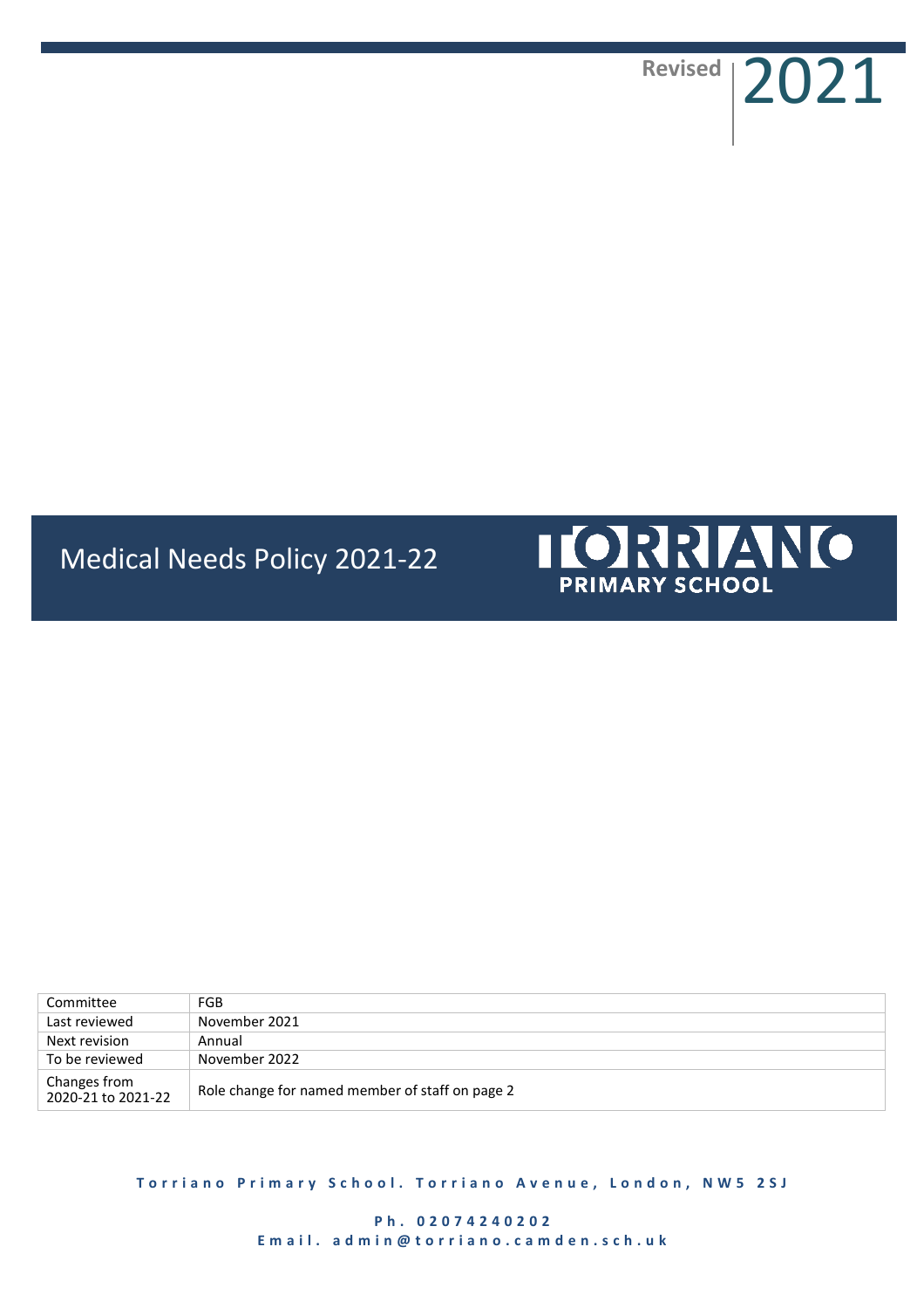The named member of school staff responsible for the medical the policy and its implementation: **NAME: Michelle Rae ROLE: Director of Inclusion**

# **Table of Contents**

| 1. |                                                                                |  |
|----|--------------------------------------------------------------------------------|--|
| 2. |                                                                                |  |
| 3. |                                                                                |  |
|    |                                                                                |  |
|    |                                                                                |  |
|    |                                                                                |  |
|    |                                                                                |  |
|    |                                                                                |  |
|    |                                                                                |  |
|    |                                                                                |  |
|    |                                                                                |  |
|    |                                                                                |  |
|    |                                                                                |  |
|    |                                                                                |  |
|    |                                                                                |  |
|    |                                                                                |  |
|    | 3.14 Prohibited treatments - Treatments not be carried out by school staff:  8 |  |
|    |                                                                                |  |
|    |                                                                                |  |
|    |                                                                                |  |
|    |                                                                                |  |
|    |                                                                                |  |
|    |                                                                                |  |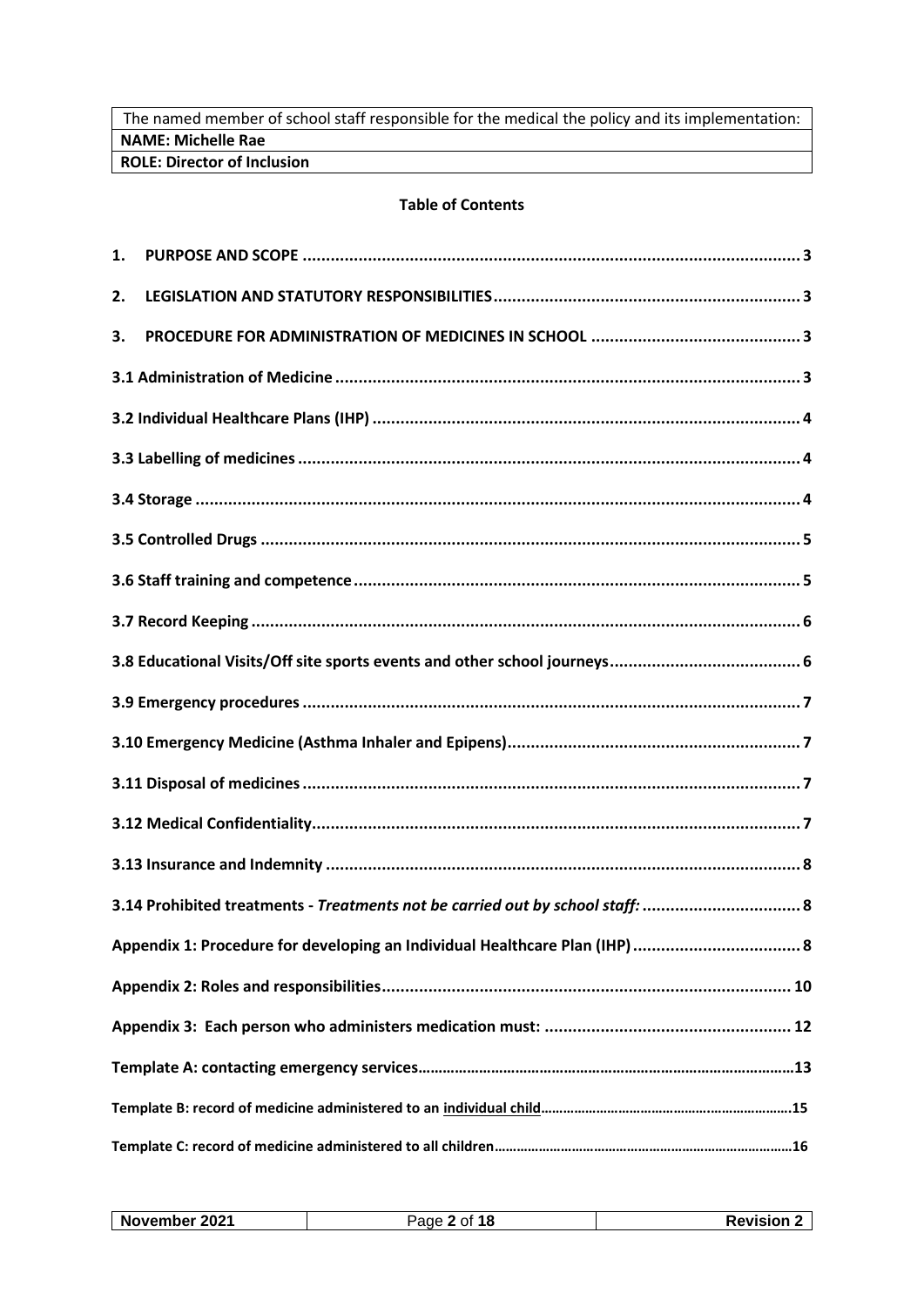# <span id="page-2-0"></span>**1. PURPOSE AND SCOPE**

The purpose of this guidance for administering medicine is to ensure that pupils with medical conditions are properly supported to allow them to access the same education as other pupils, including school trips and sporting activities.

The Governing body should ensure that the school develops a policy for supporting pupils with medical conditions that is reviewed regularly and is readily accessible to parents and school staff.

The Governing body also should ensure that the arrangements they set up include details on how the school's policy will be implemented effectively, including a named person who has overall responsibility for policy implementation.

Details of the policy should include:

- who is responsible for ensuring that sufficient staff are suitably trained,
- a commitment that all relevant staff will be made aware of the child's condition,
- cover arrangements in case of staff absence or staff turnover to ensure someone is always available,
- briefing for supply teachers,
- risk assessments for school visits, holidays, and other school activities outside of the normal timetable,
- monitoring of individual healthcare plans.

# <span id="page-2-1"></span>**2. LEGISLATION AND STATUTORY RESPONSIBILITIES**

This policy meets the requirements under [Section 100 of the Children and Families Act 2014,](http://www.legislation.gov.uk/ukpga/2014/6/section/100/enacted) which places a duty on governing bodies in maintained schools to make arrangements for supporting pupils at their school with medical conditions. Additionally, some children with medical conditions may be considered to have a disability under the definition set out in the Equality Act 2010 and governing bodies must comply with their duties under that Act.

It is also based on the Department for Education's statutory guidance: [Supporting Pupils at School](https://www.gov.uk/government/publications/supporting-pupils-at-school-with-medical-conditions--3)  [with Medical Conditions.](https://www.gov.uk/government/publications/supporting-pupils-at-school-with-medical-conditions--3) Some pupils may also have special educational needs (SEN) and/or an Education, Health and Care (EHC) plan which brings together health and social care needs, as well as their special educational provision as per the guidance and requirements of [SEND Code Of](https://www.gov.uk/government/publications/send-code-of-practice-0-to-25) Practise.

# <span id="page-2-2"></span>**3. PROCEDURE FOR ADMINISTRATION OF MEDICINES IN SCHOOL**

# <span id="page-2-3"></span>**3.1 Administration of Medicine**

All medicines that are to be administered in school must be accompanied by written instructions from the parent and/or the GP. The school should not allow non-prescription medicines into school e.g. paracetamol, Calpol unless part of child's healthcare plan.

All medicines administered at school must be recorded on a log sheet and signed off with date, time and name of child and member of staff who administered it. **The log sheet is kept in the Nursery (for** 

| 2021<br>18<br>November<br>-<br>151OL | _______ |
|--------------------------------------|---------|
|--------------------------------------|---------|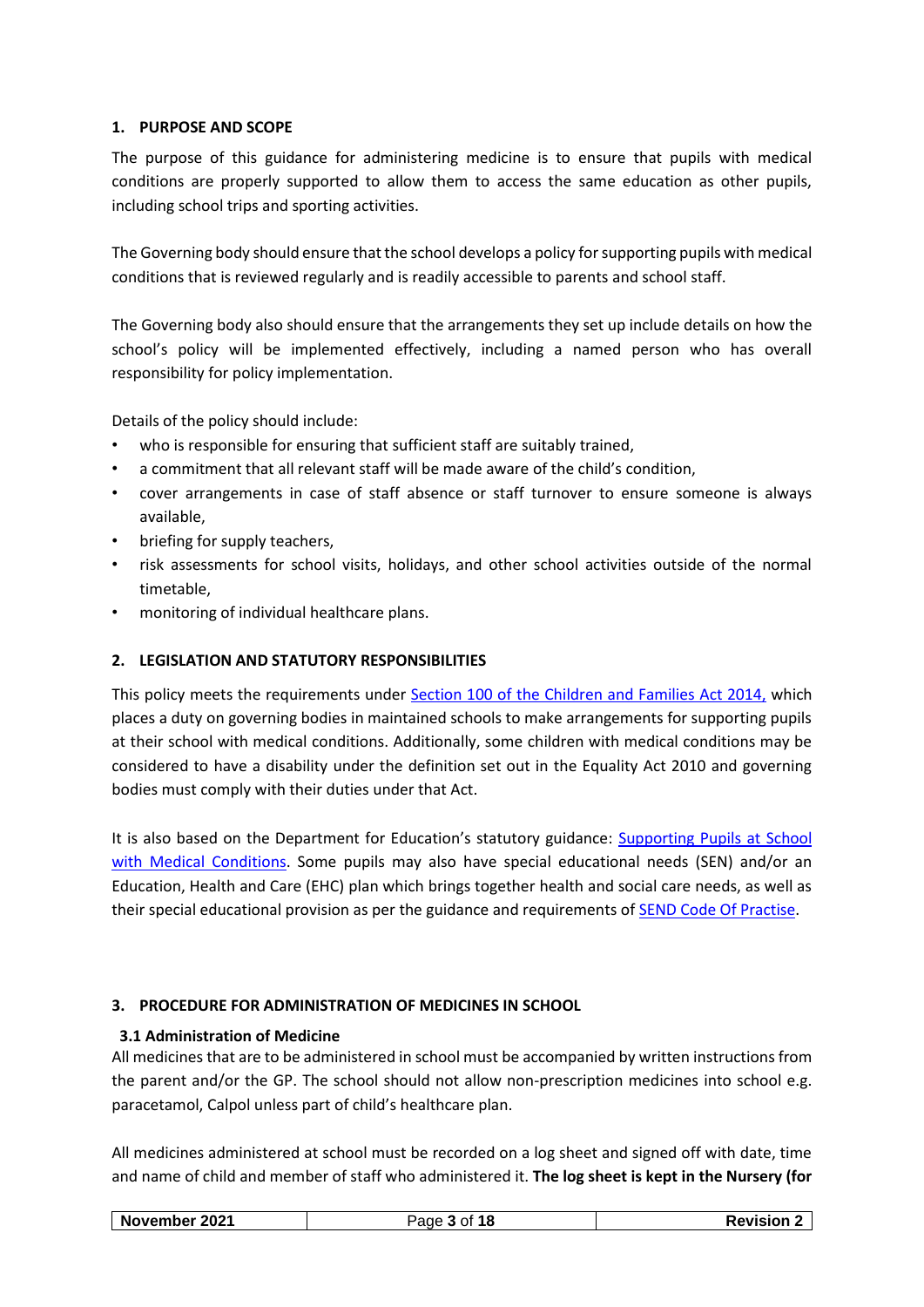# **Nursery children), the KS1 medical area (for R-Y2 children) and in the First Aid cupboard (for KS2 children).**

Each time there is a variation in the pattern of dosage a new form should be completed and the previous one filed away safely in the medicines file, which is located in the admin office.

If a child refuses to take a medication they should not be forced to do so. Refusal should be documented and agreed procedures followed. Parents should be informed as soon as possible on the same day.

# <span id="page-3-0"></span>**3.2 Individual Healthcare Plans (IHP)**

For all pupils who may require individual specialised treatment a clear care plan must be available. Generic care plans are appended to this document (Template D).

The school nurse or child's GP are responsible for the content of IHPs. Refer to Appendix A for flow chart of guidance on developing individual care plans.

Under no circumstances should schools provide any medical care or treatment until the school has agreed a care plan.

Individual care plans are reviewed at least annually, or earlier if the child's needs/recommendations change. These are reviewed in consultation with the school nurse/specialist nursing/medical teams and parents. In cases where care plans/risk assessments are provided by a paediatrician, the school uses this care plan.

#### <span id="page-3-1"></span>**3.3 Labelling of medicines**

When medicines are brought into schools, the original duplicate container, with the original dispensing label should be provided. The label must state the following:

- the name of the child,
- the date of birth, and
- route of administration, intervals and amount to be given.

The dispensing chemist may, at their own discretion, agree to supply two filled containers one for home, the other for school use or may request that the G.P. writes two prescriptions.

The information on the label should be checked to ensure it is the same as on the parental consent form.

#### <span id="page-3-2"></span>**3.4 Storage**

Medication, when not in use, should generally be stored in a safe and secure cupboard and labelled accurately, even when kept by pupils themselves.

The Headteacher will be responsible for ensuring that, when medicines are admitted to school premises, a system of safekeeping is in place, which restricts open access by pupils to medicines but is accessible (i.e. not locked) for the relevant children when required.

| 2021<br>November | of <b>18</b><br>Page | <b>Revision</b> 2 |
|------------------|----------------------|-------------------|
|------------------|----------------------|-------------------|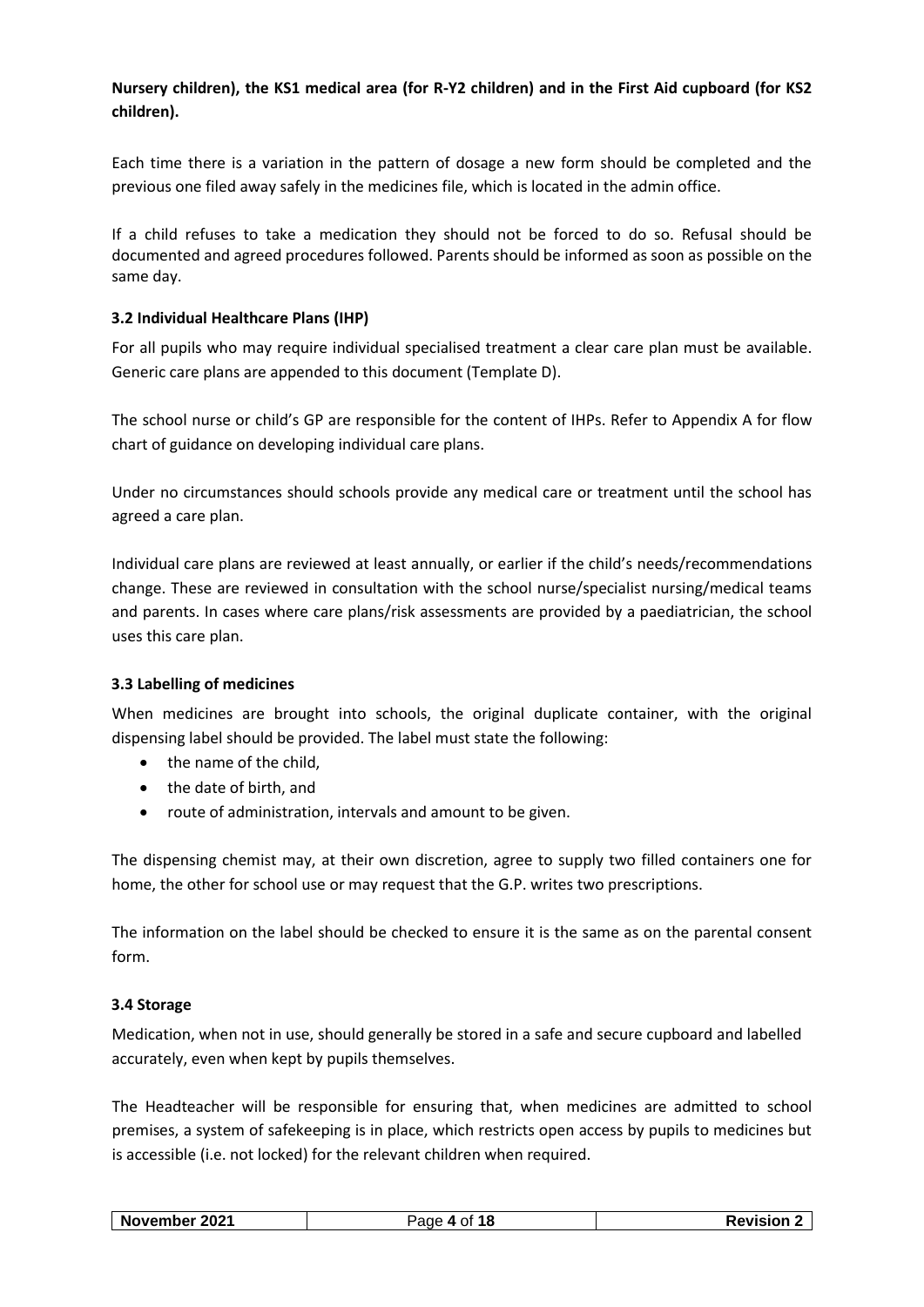Certain medicines require special storage, e.g. to be stored away from light or within certain ranges of temperatures, etc. Such requirements must be clearly identified in writing to the school on the label and on the form. An appropriate refrigerator, with restricted access, should be identified and the medication should be placed in a closed plastic container with the lid clearly marked "Medication". This container should then be kept on a separate shelf in the fridge.

Storage areas should be checked regularly, at least half termly, to ensure all medication being stored is in date, the packaging is intact and if it is still required. Expired medication or medication no longer required must be given back to the family who may return it to the dispensing pharmacy for correct disposal.

Facilities should be available to enable staff to wash their hands before and after administering medication and to clean any equipment used after use. Ensure any additional equipment or PPE has been provided and stored alongside the medicine e.g. gloves, sharps bin, hand sanitiser etc.

# <span id="page-4-0"></span>**3.5 Controlled Drugs**

If pupils require controlled drugs, such as Ritalin, Concerta XL, Equasym), the school will normally store them securely (i.e. locked) in a non-portable cabinet, with only named staff having access. **O***nly staff who have undergone specialist training can administer a controlled drug to a pupil.*

Each time the drug is administered it must be recorded, including if the child refused to take it. A log sheet to be completed each time it is given. It is good practice for two staff members to witness and signoff for controlled dugs. The controlled drugs must also be counted to ensure the amount remaining matched what has been given.

It is good practice to ask families to provide the minimal amount needed that is practical for the family and school to reduce the amount of control drug that has to be stored at one time on school site.

# <span id="page-4-1"></span>**3.6 Staff training and competence**

All staff that participate in administering medication must receive appropriate information and training for specified treatments. In most instances this will not involve more than would be expected of a parent or adult who gives medicine to a child.

The school should liaise with the school nurse and GP to identify the type and level of training required by staff.

The Headteacher is to authorise a named person who is responsible for administering medication to a pupil. All relevant staff to be made aware of pupils who are taking medication and who should be routinely summoned in the event of that child feeling unwell; they should be aware of any symptoms, if any, associated with the child's illness which may require emergency action.

Training should be sufficient so that staff have confidence in their ability to support pupils with medical conditions. The Headteacher must be satisfied that the staff member is competent, prior to staff administering any medication in school.

| November 2021 | Page 5 of 18 | <b>Revision 2</b> |
|---------------|--------------|-------------------|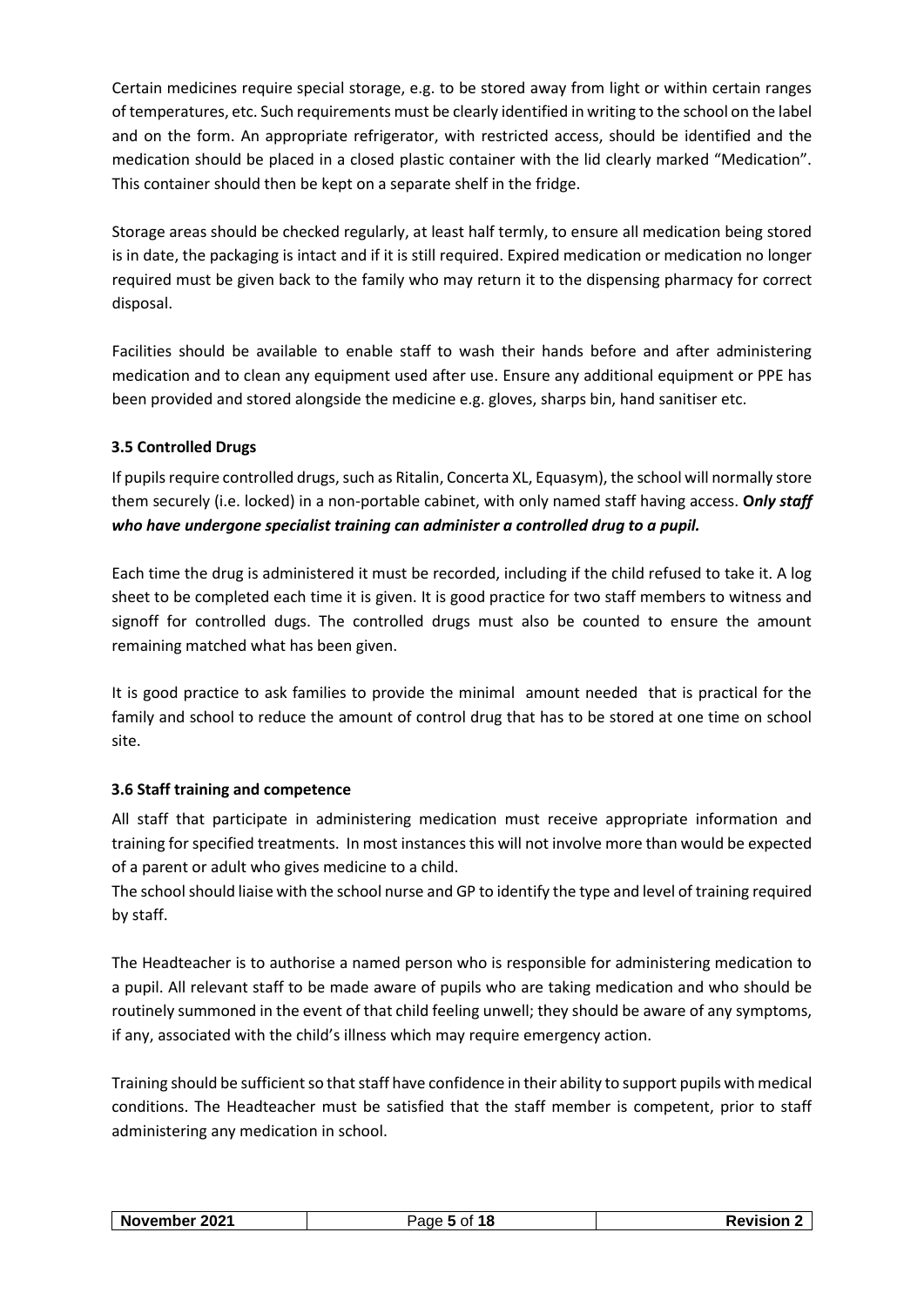The school must ensure that a record of all relevant and approved training received by staff is kept. A list of all staff training is to be kept on record in an accessible location i.e. the school office and first aid room, to ensure robust monitoring. Staff training for Anaphylactic Shock (EpiPen) should be provided by the school nursing team at regular intervals (usually annually).

The School Nursing Service can provide training on specific medical conditions and how to administer the medication and respond to an emergency e.g. Epilepsy and Buccal Midazolam training.

# **A first aid certificate does not constitute appropriate training in supporting children with medical conditions**

# <span id="page-5-0"></span>**3.7 Record Keeping**

A parental consent form must be completed each time there is a request for medication to be administered (see Template B). All relevant information must be supplied including:

- child's name
- child's date of birth
- name, strength and quantity of medication provided
- clear concise dosage instructions
- reason for the request
- emergency contact names and telephone numbers
- parent/carer signature

Schools are expected to keep written records of all medicines administered to pupils, the date and time given, the dose given, and the staff involved. Records offer protection to staff and proof that they have followed agreed procedures. These logs are kept in the designated medical areas-Nursery, KS1 medical area and KS2 First Aid cupboard.

Reasons for any non-administration of medication should also be recorded and the parent/carer informed as soon as possible, "wasted" doses (e.g. tablet dropped on floor) should also be recorded.

When a child is self-administering there should be a written request which states whether or not the self-administration needs to be supervised.

# <span id="page-5-1"></span>**3.8 Educational Visits/Off site sports events and other school journeys**

It is good practice for schools to encourage pupils with medical needs to participate in offsite visits. All staff accompanying such visits should be aware of any medical needs and relevant emergency procedures.

The administration of medicines during educational visits and other out of school activities requires special attention and pre-planning. An individual risk assessment must be carried out in consultation with parents and pupils. Advice to be sought from relevant professionals to ensure pupils can participate safely and the plan must include consideration for the pupil's dignity and privacy e.g. being able to go to a private place whilst on a school trip to have insulin.

**Specific advice for offsite visits is provided by the Outdoor Education Adviser's Panel (OEAP) guidance do[c 4.4d](http://oeapng.info/download/1438/) covering medication.**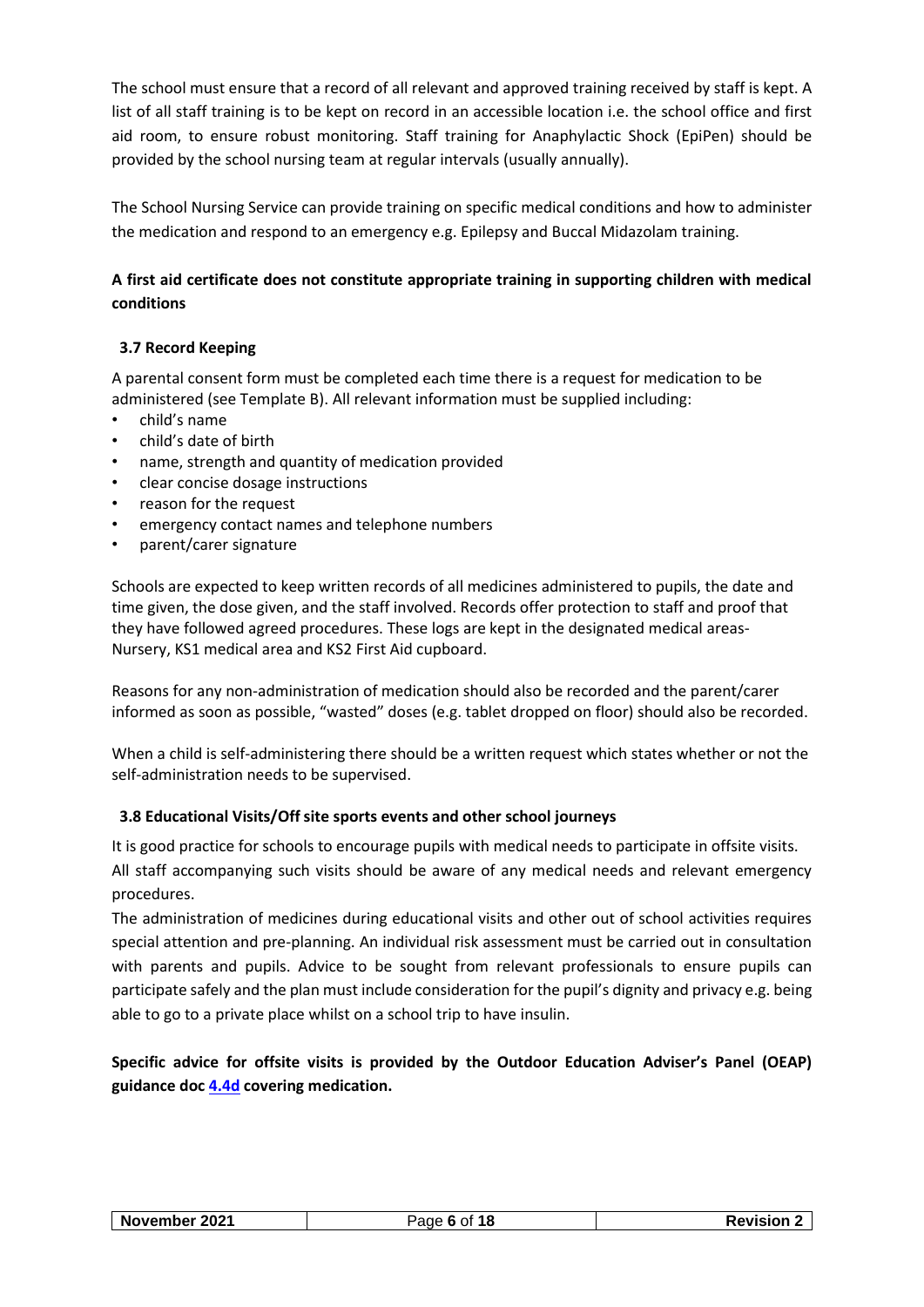### <span id="page-6-0"></span>**3.9 Emergency procedures**

Where children have conditions, which may require rapid intervention, parents must notify the head teacher of the condition, the symptoms and appropriate action to be taken. The head teacher must make all staff aware of any pupil whose medical condition may require emergency aid.

It is essential that all staff (including supply staff, lunchtime supervisory staff etc.) are able to recognise the onset of the condition and take appropriate action, i.e. summon the trained person, call for ambulance if necessary etc.

It is good practice for the school to seek consent from parents to alert the School Nursing Service who can support and provide professional health information concerning diagnosis and care plan, and provide advice to the school and family.

# <span id="page-6-1"></span>**3.10 Emergency Medicine (Asthma Inhaler and Epipens)**

From October 2014, schools have been able to voluntarily hold Salbutamol asthma inhalers for emergency use i.e. in the event of a pupil displaying symptoms of asthma but their own inhaler is not available or is unusable.

Written parental consent for the use of an emergency inhaler must still be obtained. Detailed protocols including template consent and notification of use forms are available from the [Department](https://www.gov.uk/government/publications/emergency-asthma-inhalers-for-use-in-schools)  [of Health Guidance](https://www.gov.uk/government/publications/emergency-asthma-inhalers-for-use-in-schools) on the use of emergency salbutamol inhalers in schools. As with other emergency medication this must not be locked away but should be under the control of staff.

Since September 2017 Schools can also obtain emergency Adrenaline Auto Injectors (AAI) for treating anaphylaxis. Information is available from the Department Of Health Guidance "Guidance on the use [of Adrenaline Auto injectors in Schools](https://www.gov.uk/government/publications/using-emergency-adrenaline-auto-injectors-in-schools)"

# <span id="page-6-2"></span>**3.11 Disposal of medicines**

Any medication, which has reached its expiry date, should not be administered. Medicines, which have passed the expiry date, should be returned to parents/guardians for disposal. There should be a written procedure covering the return or disposal of a medication. **Medications should be returned to the child's parent/carer when the course of treatment is complete, when the expiry date has been reached or at the end of each term (or half term if necessary)**

Sharps boxes should always be used for the disposal of needles or glass ampoules. Sharps boxes can be obtained by parent/carer on prescription from the child's GP or Consultant. Collection and disposal of the boxes should be arranged with the Local Authority's environmental services.

# <span id="page-6-3"></span>**3.12 Medical Confidentiality**

Staff in school do not have an automatic right to be informed of any medical condition suffered by any pupil. However, so pupils can receive the best possible care, parents/guardians should advise the school of any conditions that may require intervention during the school day.

Any medical or related information provided to the school, either by parents/guardians or health care professionals, must always be treated in the strictest of confidence. Information should only ever be shared with those members of staff whose role may lead to them providing treatment or other intervention as agreed with parents.

|  | 2021<br>November | Ω1<br>ане | Javieian<br>:vision |
|--|------------------|-----------|---------------------|
|--|------------------|-----------|---------------------|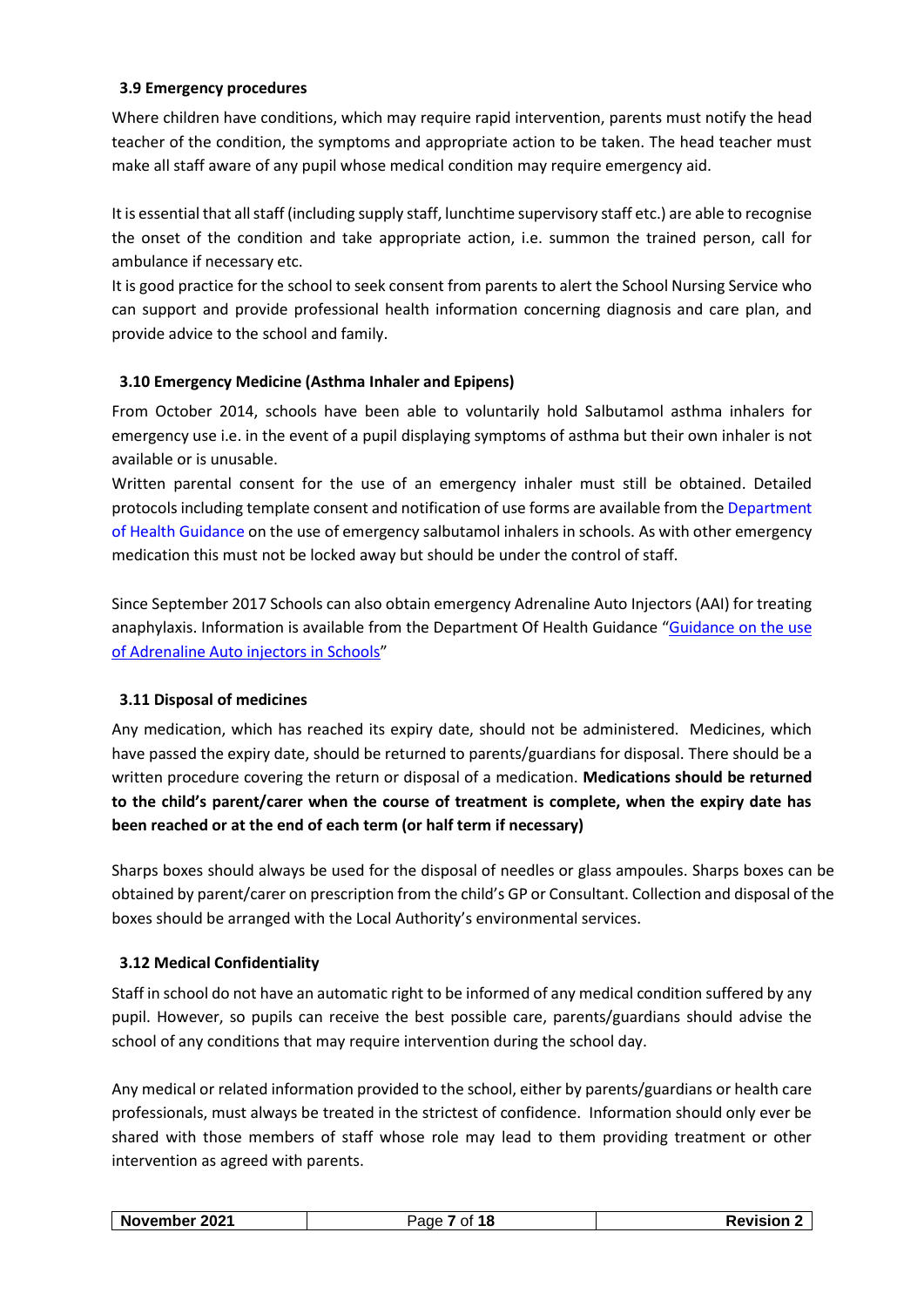For children starting at a new school, arrangements should be in place in time for the start of the relevant school term. In other cases, such as a new diagnosis or children moving to a new school midterm, every effort should be made to ensure that arrangements are put in place within two weeks.

Where a medical procedure involves intimate care, the school should require two staff to be present. The school's safeguarding policy will apply in this instance.

# <span id="page-7-0"></span>**3.13 Insurance and Indemnity**

The administration of medicine is the responsibility of parents/carers. School staff have a professional and legal duty to safeguard the health and safety of pupils. They will wish to do all they can to enable children to gain the maximum benefit from their education and to participate as fully as possible in school life. Children have a right to be educated and should not be excluded purely as a result of requiring medication.

This does not imply a duty on head teachers or staff to administer medication and school staff, governors and parents that participation in the administration of medicines in schools is on a voluntary basis. Individual decisions on involvement must be respected. Punitive action must not be taken again those who choose not to volunteer.

Camden Council fully indemnifies its staff against claims for alleged negligence, providing they are acting within the scope of their employment, and have been provided with adequate training. The indemnity would cover the consequences that might arise where an incorrect dose is inadvertently given or where the administration is overlooked. In practice, indemnity means the Council and not the employee will meet the cost of damages should a claim for alleged negligence be successful.

# <span id="page-7-1"></span>**3.14 Prohibited treatments -** *Treatments not to be carried out by school staff:*

- Giving any medication that is not prescribed for the specific child: e.g. not using somebody else's Epipen or inhaler in first time emergency event.
- Injections (excluding Epi-pens used in treatment of anaphylactic shock, excluding treatment for diabetes)
- Administration of a medication to any child unless specifically prescribed or provided for that child (excluding Salbutamol inhaler or Adrenaline Auto Injector where the child has a prescribed salbutamol inhaler and parental consent in writing)
- Insertion of any form of catheter or any form of intravenous therapy
- Insertion or changing of any form of tube feeding. Administration of **Buccal Midazolam<sup>1</sup>** .

# <span id="page-7-2"></span>**Appendix 1: Procedure for developing an Individual Healthcare Plan (IHP)**

*For a newly diagnosed condition, for a child new to the school with an existing condition, following long term absence or changing needs. (DFE guidance states that every effort should be made to do this within 2 weeks.)*

-

 $1$  The recommendation is that this treatment must be given as soon as possible for better outcomes for children and schools are trained on how to use it by School Nurses and the Epilepsy Nurse: It must only be given in conjunction with calling an ambulance when it is given, and it cannot be given as a first dose (if the child has not had it before). Contact Epilepsy Nurse Specialist to discuss: 02078302571 / 07534906987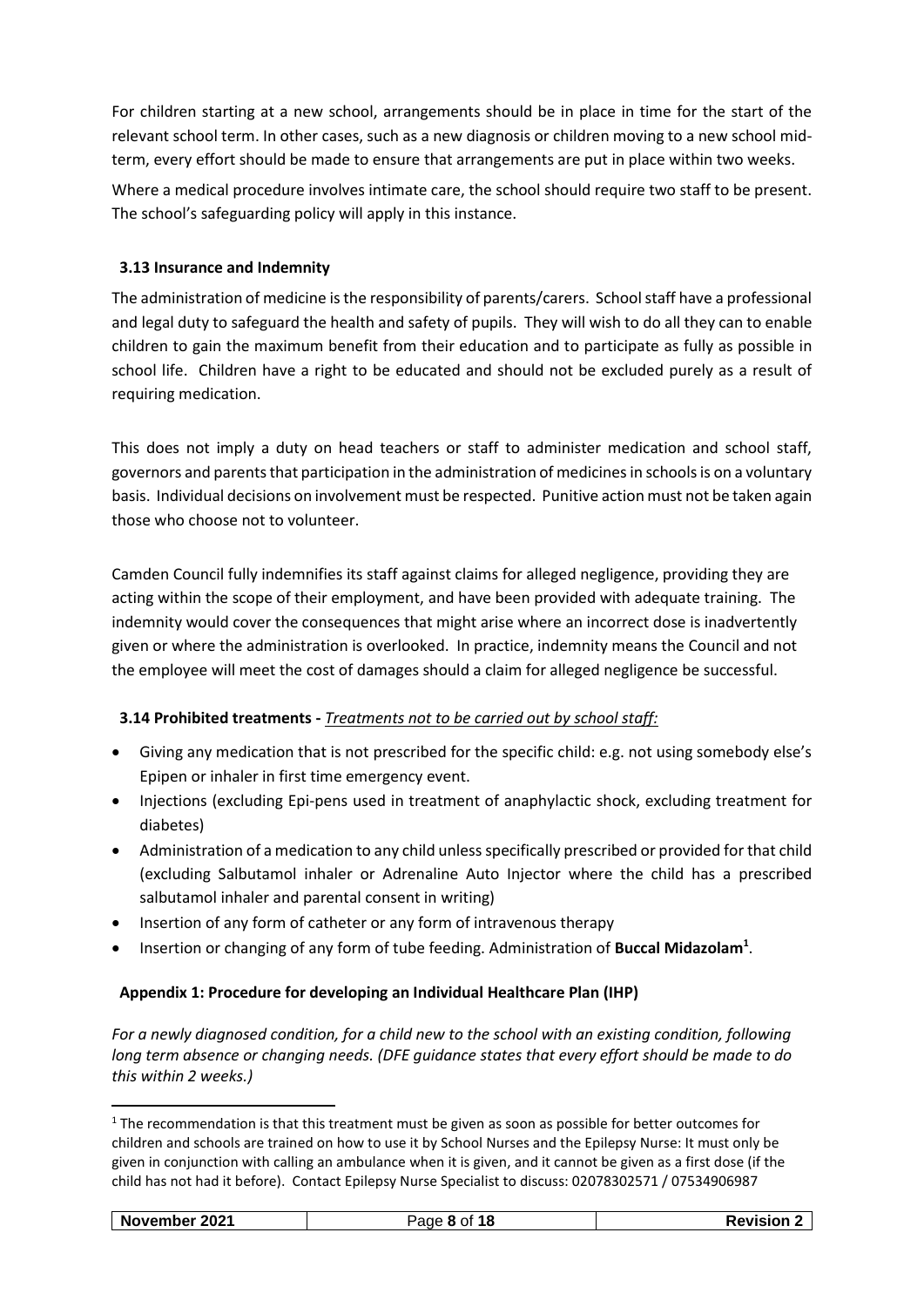

# **In addition:**

- Children in school may need to be prepared for their arrival a brief description of the child's presentation and how staff and children in school cab support them best.
- A start date will be agreed by parents , school and health care professionals

| November 2021 | 18<br>720 P | /ISION |
|---------------|-------------|--------|
|               |             |        |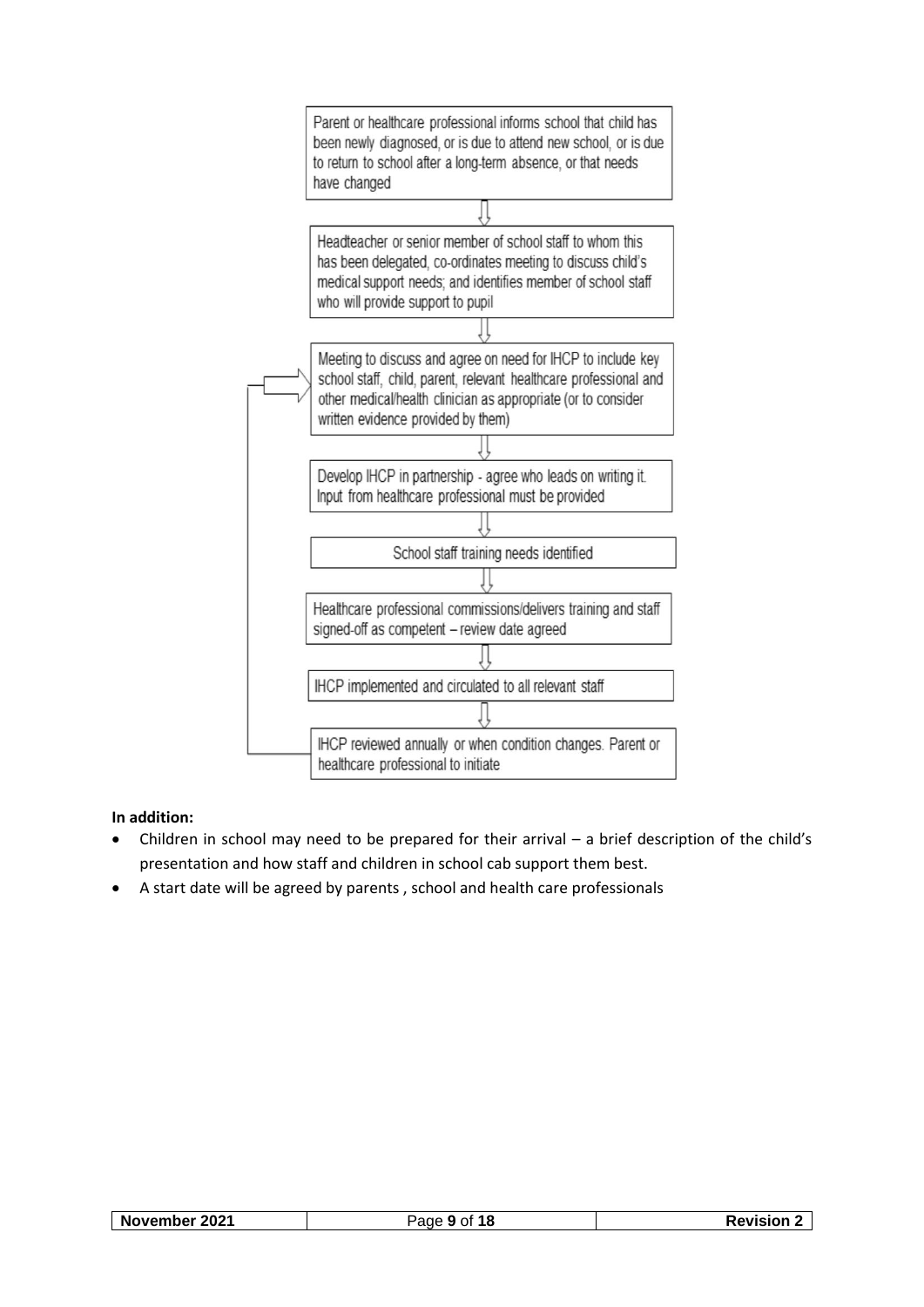#### <span id="page-9-0"></span>**Appendix 2: Roles and responsibilities**

### **Governing bodies**

- Must make arrangements to support pupils with medical conditions in school, including making sure that a policy for supporting pupils with medical conditions in school is developed and implemented. They should ensure that pupils with medical conditions are supported to enable the fullest participation possible in all aspects of school life.
- Governing bodies should ensure that sufficient staff have received suitable training and are competent before they take on responsibility to support children with medical conditions.
- They should also ensure that any members of school staff who provide support to pupils with medical conditions are able to access information and other teaching support materials as needed.

### **Headteacher**

- Should ensure that their school's policy is developed and effectively implemented with partners. This includes ensuring that all staff are aware of the policy for supporting pupils with medical conditions and understand their role in its implementation.
- Headteachers should ensure that all staff who need to know are aware of the child's condition. They should also ensure that sufficient trained numbers of staff are available to implement the policy and deliver against all individual healthcare plans, including in contingency and emergency situations.
- Headteachers have overall responsibility for the development of individual healthcare plans. They should contact the school nursing service in the case of any child who has a medical condition that may require support at school, but who has not yet been brought to the attention of the school nurse.
- They should also make sure that school staff are appropriately insured and are aware that they are insured to support pupils in this way.

# **School staff**

- Any member of school staff may be asked to provide support to pupils with medical conditions, including the administering of medicines, although they cannot be required to do so. Although administering medicines is not part of teachers' professional duties, they should take into account the needs of pupils with medical conditions that they teach.
- School staff should receive sufficient and suitable training and achieve the necessary level of competency before they take on responsibility to support children with medical conditions.
- Any member of school staff should know what to do and respond accordingly when they become aware that a pupil with a medical condition needs help. This duty will be an addition to their job description.

#### **School nurse**

 Every school has access to school nursing services. They are responsible for notifying the school when a child has been identified as having a medical condition which will require support in school. Wherever possible, they will do this before the child starts at the school. They would not usually have an extensive role in ensuring that schools are taking appropriate steps to support children with medical conditions, but may support staff on implementing a child's individual healthcare plan and provide advice and liaison, for example on training.

| 2021<br><b>Novemb</b><br>nei<br>. )I<br>. .<br>10 | $\sim$ sion $\sim$ |
|---------------------------------------------------|--------------------|
|---------------------------------------------------|--------------------|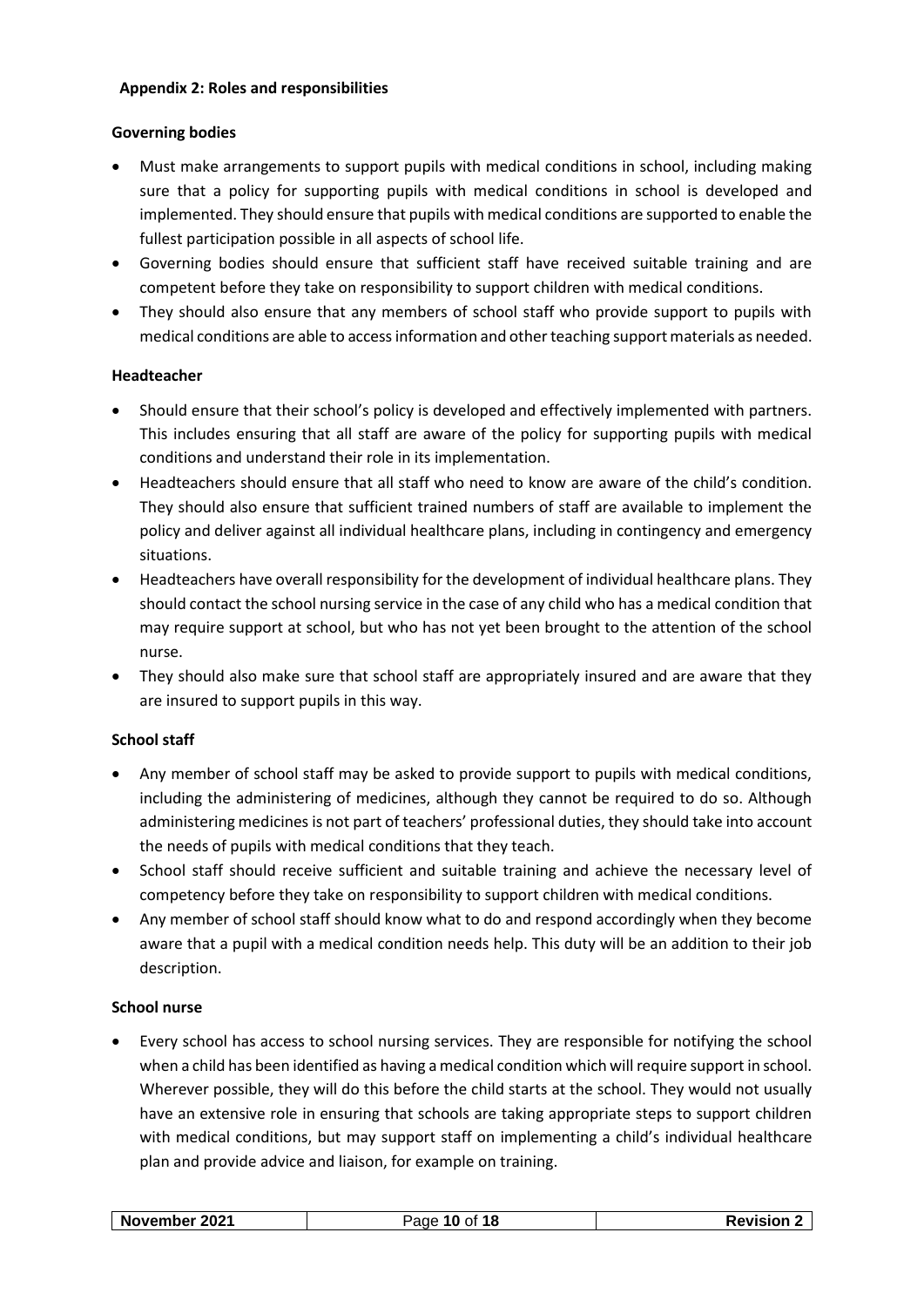- School nurses can liaise with lead clinicians locally on appropriate support for the child and associated staff training needs - for example, there are good models of local specialist nursing teams offering training to local school staff, hosted by a local school.
- Community nursing teams will also be a valuable potential resource for a school seeking advice and support in relation to children with a medical condition.
- Staff member responsible for administering medicines to a pupil in school should contact the named school nurse for that school to ensure a coordinated approach. School Nursing Service will also be alerted if there is an exacerbation of a medical condition that resulted in A&E or hospital admission.

**Other healthcare professionals** i.e. GPs, paediatricians, community paediatric nurses

- Other healthcare professionals should notify the school nurse and work jointly when a child has been identified as having a medical condition that will require support at school.
- May provide advice on developing robust individual healthcare plans.

# **Pupils**

Pupils with medical conditions will often be best placed to provide information about how their condition affects them. They should be fully involved in discussions about their medical support needs and contribute as much as possible to the development of, and comply with, their individual healthcare plan. Other pupils will often be sensitive to the needs of those with medical conditions.

# **Parents/Carers**

- Should provide the school with sufficient and up-to-date information about their child's medical needs.
- They may in some cases be the first to notify the school that their child has a medical condition. Parents/Carers are key partners and should be involved in the development and review of their child's individual healthcare plan, and may be involved in its drafting.
- They should carry out any action they have agreed to as part of its implementation, e.g. provide medicines and equipment and ensure they or another nominated adult are contactable at all times.

| 2021<br><b>Nov</b><br>ovember | 18<br>ΩŤ | المستسقين<br>ног |
|-------------------------------|----------|------------------|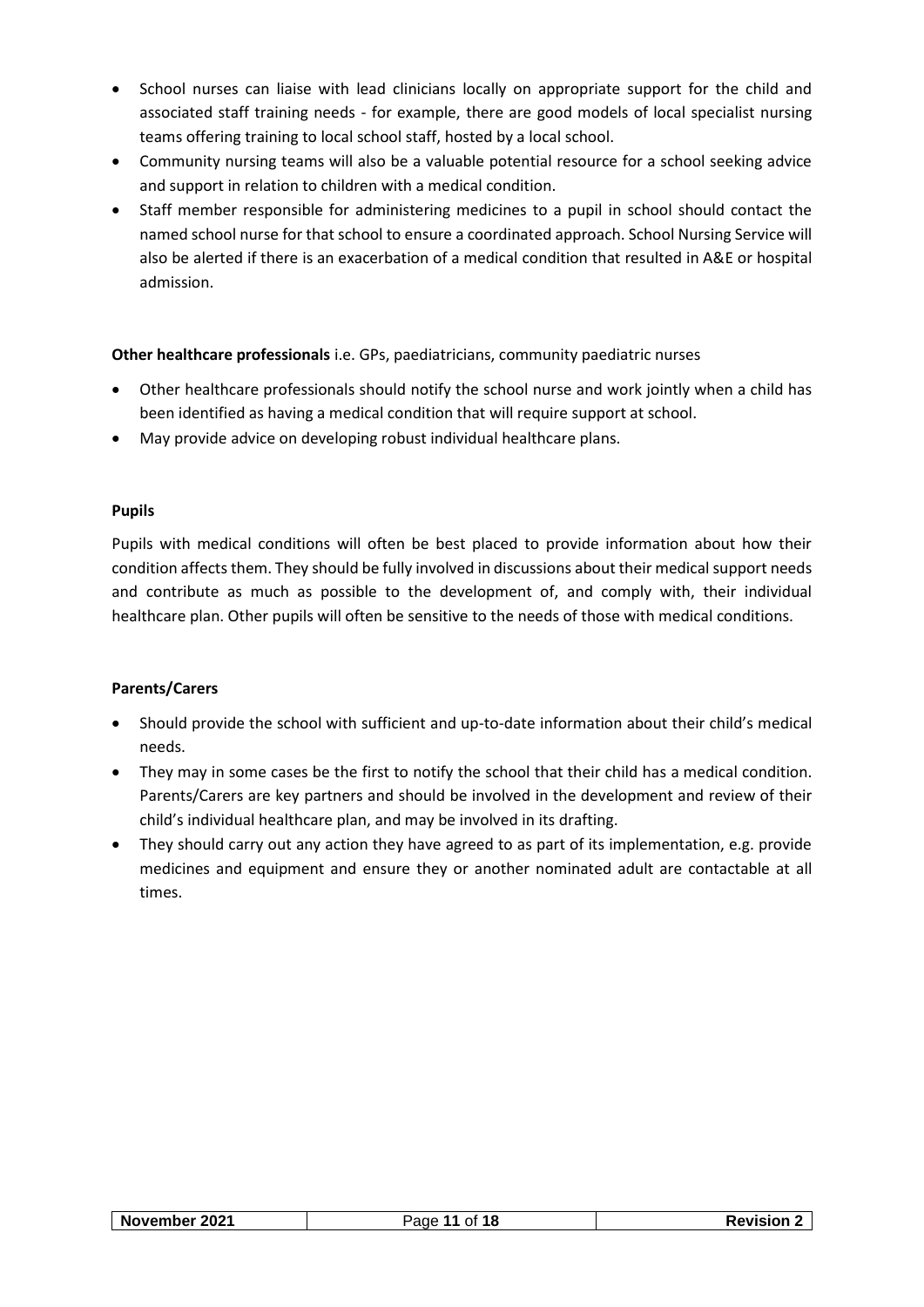#### <span id="page-11-0"></span>**Appendix 3: Each person who administers medication must:**

- Receive a copy of these policy guidelines
- Read the written instructions/parental consent form for each child prior to supervising or administering medicines, and check the details on the parental consent form against those on the label of the medication.
- Confirm the dosage/frequency on each occasion, and consult the administration of medicine record form to ensure there will be no double dosing;
- Be aware of symptoms which may require emergency action, e.g. those listed on an individual treatment plan where one exists;
- Know the emergency action plan and ways of summoning help/assistance from the emergency services;
- Check that the medication belongs to the named pupil and is within the expiry date;
- Record on the medication record form "Template B" all administration of medicines as soon as they are given to each individual;
- Understand and take appropriate hygiene precautions to minimise the risk of cross contamination;
- Ensure that all medicines are returned for safe storage.
- Ensure that they remain confident in the procedures and have received appropriate training/information.

<span id="page-11-1"></span>

| November 2021 | of <b>18</b><br>Page | 'ISION 4 |
|---------------|----------------------|----------|
|               |                      |          |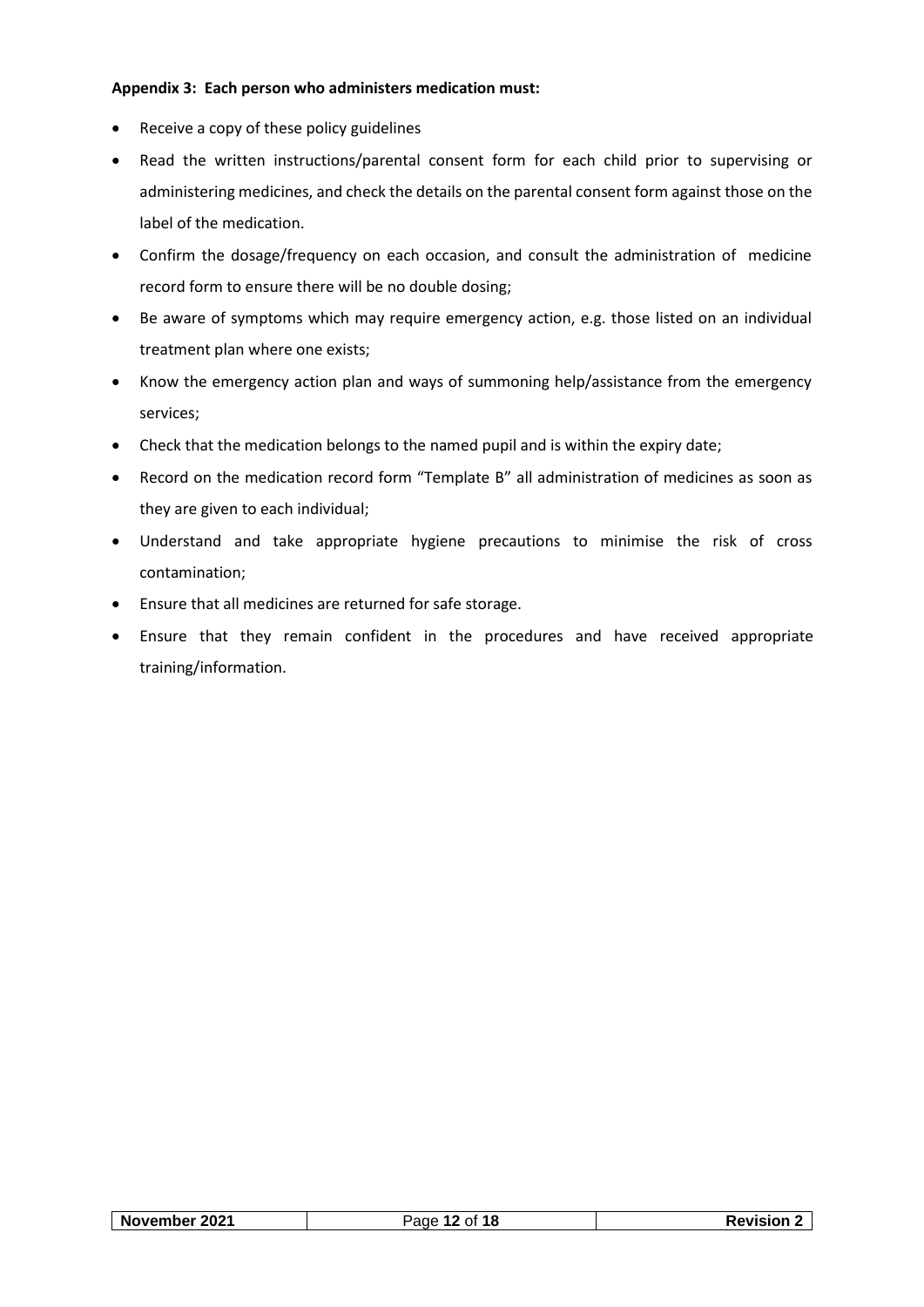# **Template A: contacting emergency services**

**Request an ambulance - dial 999, ask for an ambulance and be ready with the information below. Speak clearly and slowly and be ready to repeat information if asked.**

- 1. your telephone number
- 1. your name
- 2. your location as follows: Torriano Primary School, Torriano Avenue, NW52SJ

3. state what the postcode is – please note that postcodes for satellite navigation systems may differ from the postal code **NW52SJ**

- 4. provide the exact location of the patient within the school setting
- 5. provide the name of the child and a brief description of their symptoms

6. inform Ambulance Control of the best entrance to use and state that the crew will be met and taken to the patient

7. put a completed copy of this form by the phone

**Template B: record of medicine administered to an individual child**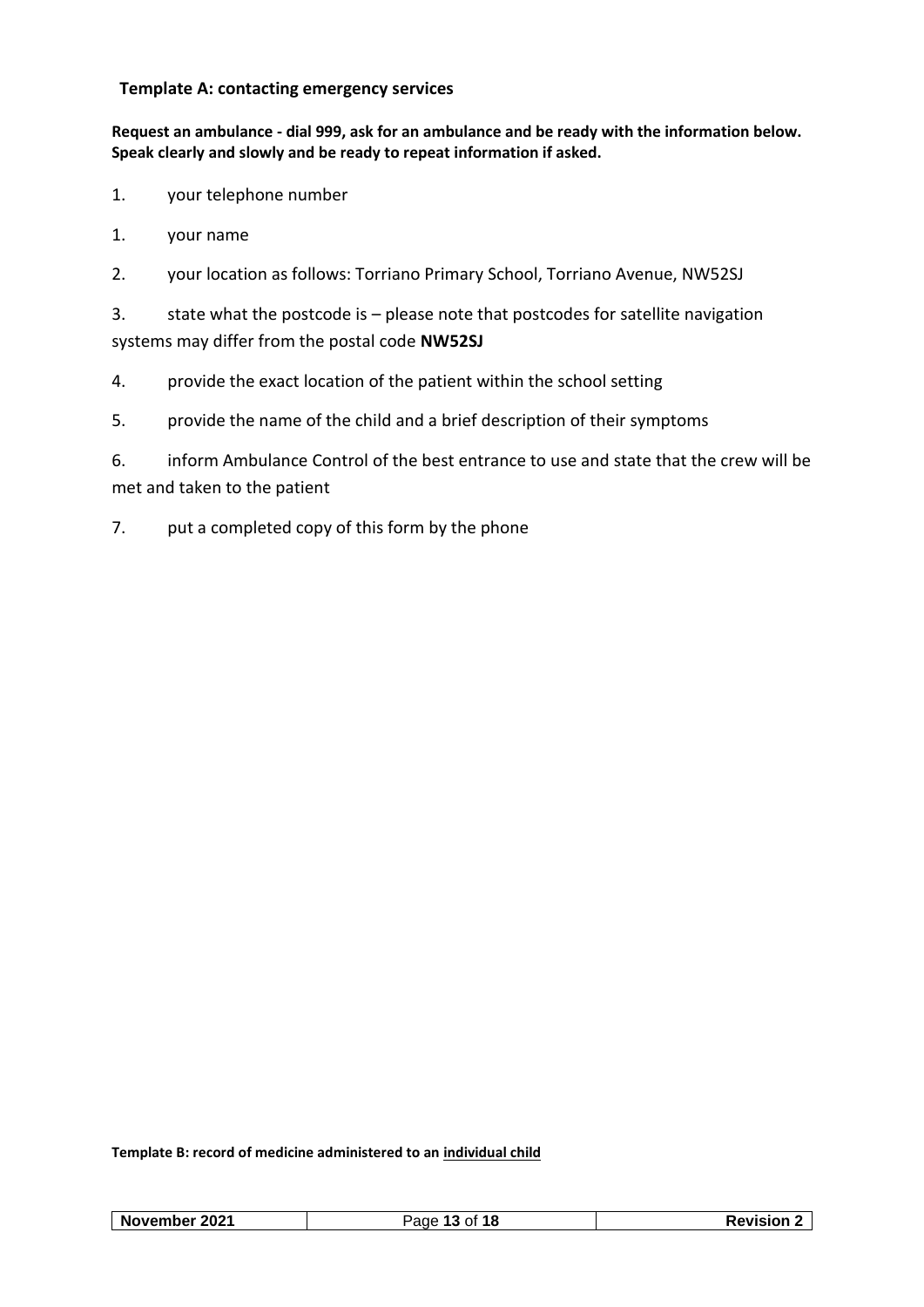| Name of school/setting           |  | Torriano Primary School |  |
|----------------------------------|--|-------------------------|--|
| Name of child                    |  |                         |  |
| Date medicine provided by parent |  |                         |  |
| Group/class/form                 |  |                         |  |
| Quantity received                |  |                         |  |
| Name and strength of medicine    |  |                         |  |
| Expiry date                      |  |                         |  |
| Quantity returned                |  |                         |  |
| Dose and frequency of medicine   |  |                         |  |
| Staff signature                  |  |                         |  |
| Signature of parent              |  |                         |  |
| Date                             |  |                         |  |
| Time given                       |  |                         |  |
| Dose given                       |  |                         |  |
| Name of member of staff          |  |                         |  |
| Staff initials                   |  |                         |  |
|                                  |  |                         |  |
| Date                             |  |                         |  |
| Time given                       |  |                         |  |
| Dose given                       |  |                         |  |
| Name of member of staff          |  |                         |  |
|                                  |  |                         |  |
|                                  |  |                         |  |
| Date                             |  |                         |  |
| Time given                       |  |                         |  |
| Dose given                       |  |                         |  |
| Name of member of staff          |  |                         |  |
| Staff initials                   |  |                         |  |
|                                  |  |                         |  |
| Date                             |  |                         |  |
| Time given                       |  |                         |  |
| Dose given                       |  |                         |  |
| Name of member of staff          |  |                         |  |
| Staff initials                   |  |                         |  |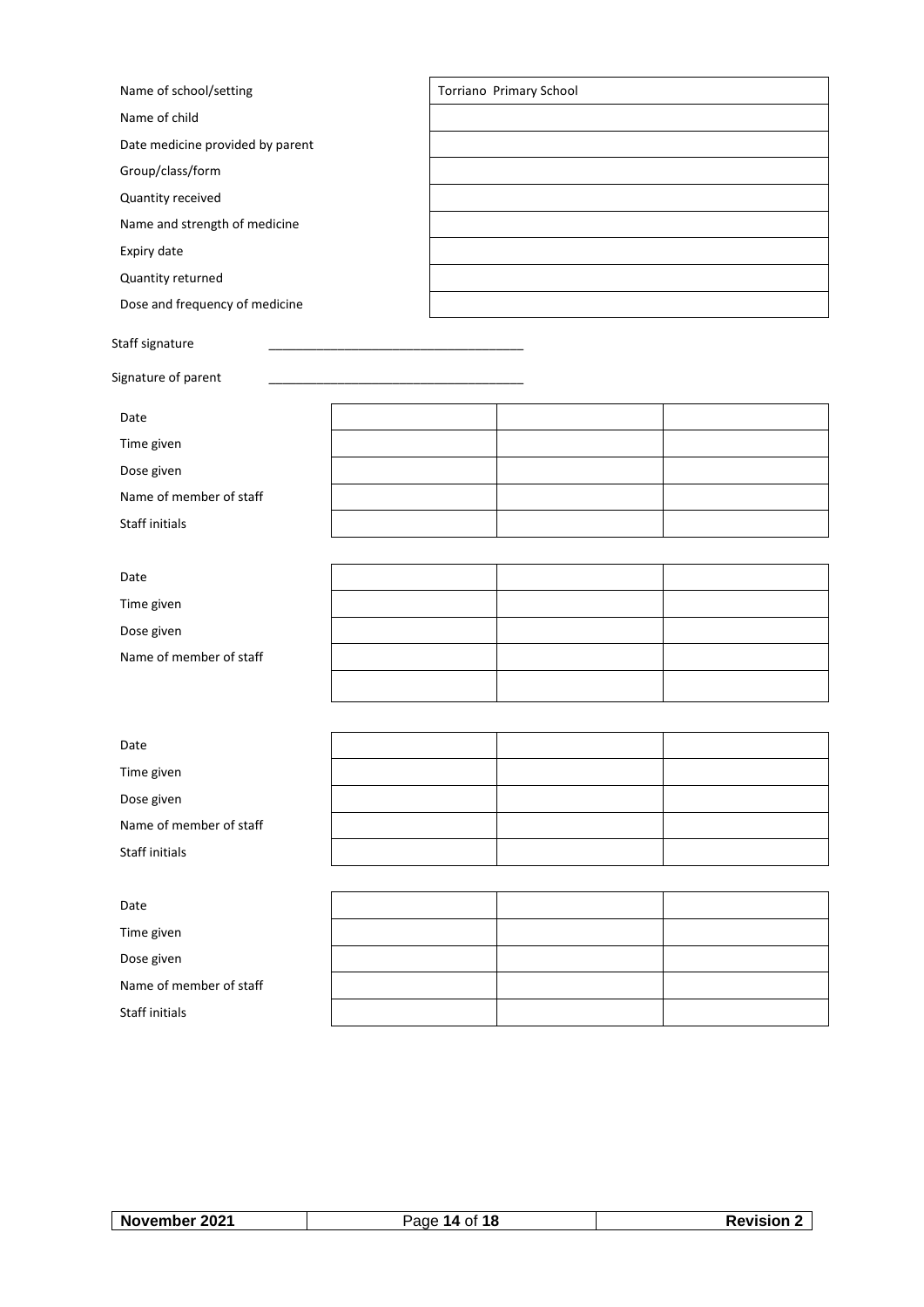# **Template C: record of medicine administered to all children**

| Name of school/setting |              | Torriano Primary School |                     |            |               |                       |            |
|------------------------|--------------|-------------------------|---------------------|------------|---------------|-----------------------|------------|
| Date                   | Child's name | Time                    | Name of<br>medicine | Dose given | Any reactions | Signature<br>of staff | Print name |
|                        |              |                         |                     |            |               |                       |            |
|                        |              |                         |                     |            |               |                       |            |
|                        |              |                         |                     |            |               |                       |            |
|                        |              |                         |                     |            |               |                       |            |
|                        |              |                         |                     |            |               |                       |            |
|                        |              |                         |                     |            |               |                       |            |
|                        |              |                         |                     |            |               |                       |            |
|                        |              |                         |                     |            |               |                       |            |
|                        |              |                         |                     |            |               |                       |            |
|                        |              |                         |                     |            |               |                       |            |
|                        |              |                         |                     |            |               |                       |            |
|                        |              |                         |                     |            |               |                       |            |

| November 2021 | Page 15 of 18 | <b>Revision</b> |
|---------------|---------------|-----------------|
|---------------|---------------|-----------------|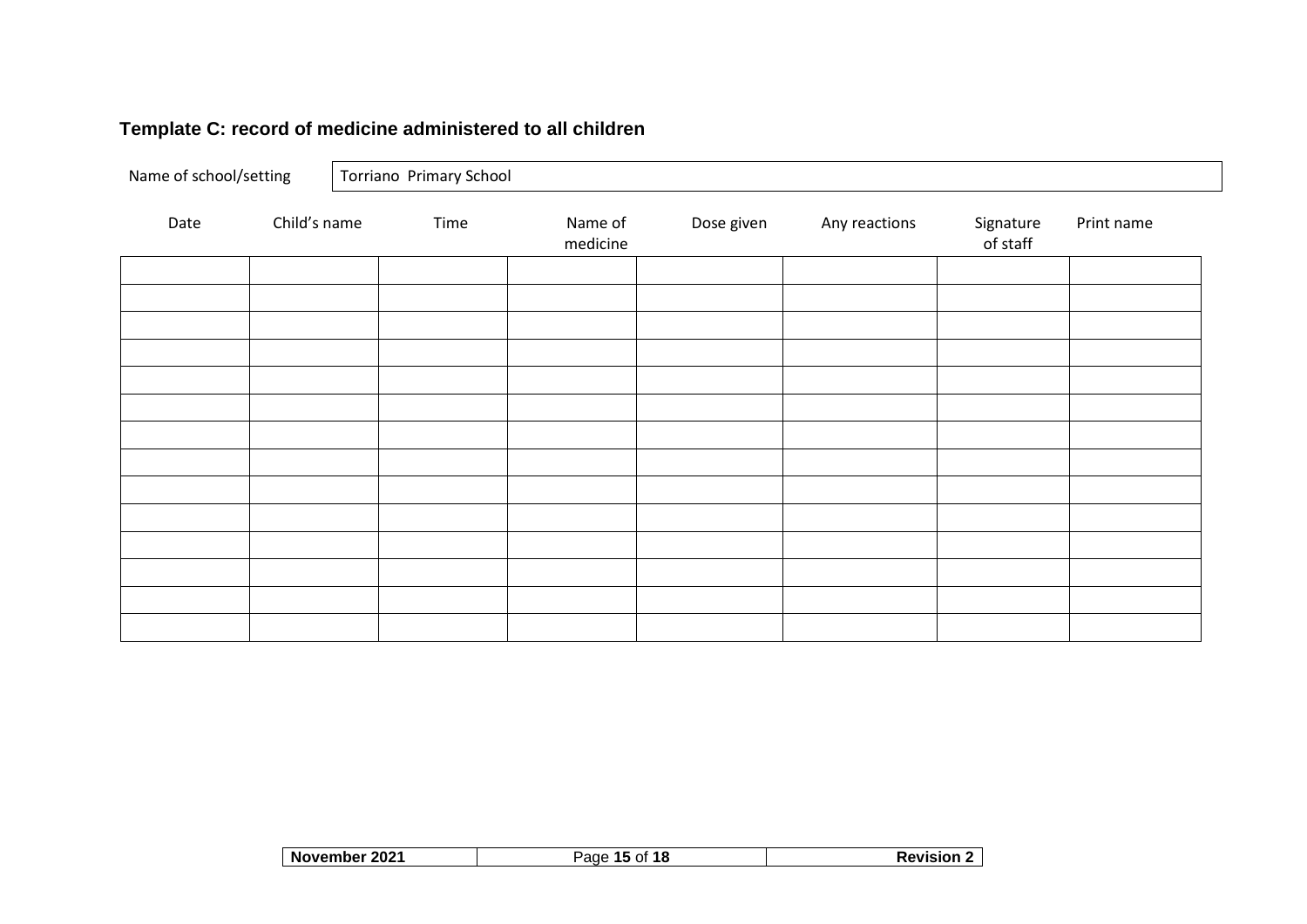# **Template D: individual healthcare plan**

| Child's name                            |  |
|-----------------------------------------|--|
| Date of birth                           |  |
| School Class/Name                       |  |
| Child's address                         |  |
| Medical diagnosis or condition          |  |
| Date of diagnosis                       |  |
| Next of Kin/ Family Contact Information |  |
| Name                                    |  |
| Relationship to child                   |  |
| Phone no. Home:                         |  |
| Mobile:                                 |  |
| Work:                                   |  |
| Name                                    |  |
| Relationship to child                   |  |
| Phone no. Home:                         |  |
| Mobile:                                 |  |
| Work:                                   |  |
| <b>Clinic/Hospital Contact</b>          |  |
| Name                                    |  |
| Phone no.                               |  |
| G.P.                                    |  |
| Name                                    |  |
| Phone no.                               |  |

| 2021<br>November | of 18<br>$\sim$ $\sim$<br>16 | VISION. |
|------------------|------------------------------|---------|
|                  |                              |         |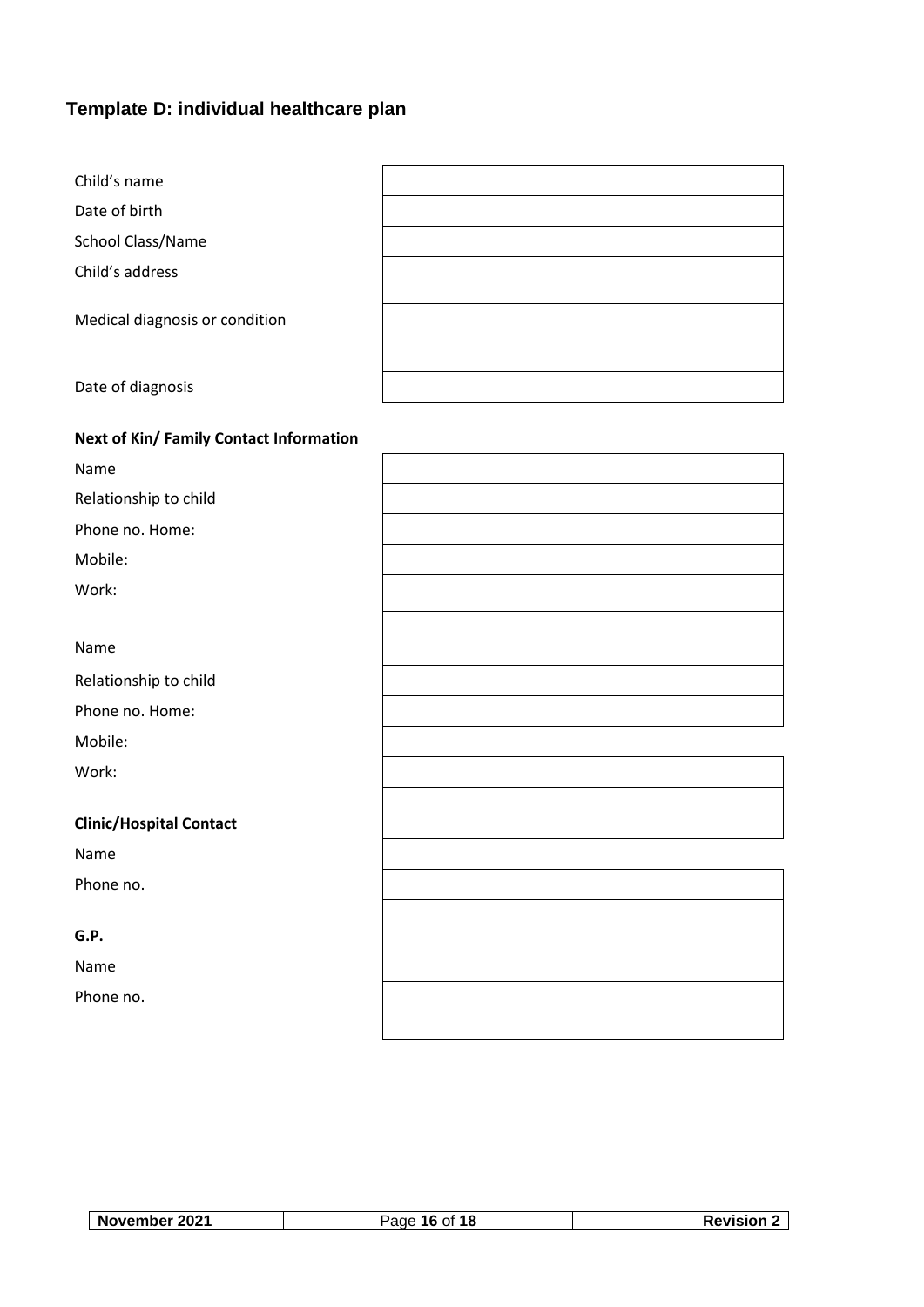# **About my Needs:**

Describe medical needs and give details of child's symptoms, triggers, signs, treatments, facilities, equipment or devices, environmental issues etc

Name of medication, dose, method of administration, when to be taken, side effects, contra-indications, administered by/self-administered with/without supervision

Specific support for the pupil's educational, social and emotional needs

| 2021<br>่ Nc<br>ופוח<br>$\sim$ | . .<br>я с<br>DТ<br>ı o |  |
|--------------------------------|-------------------------|--|
|                                |                         |  |